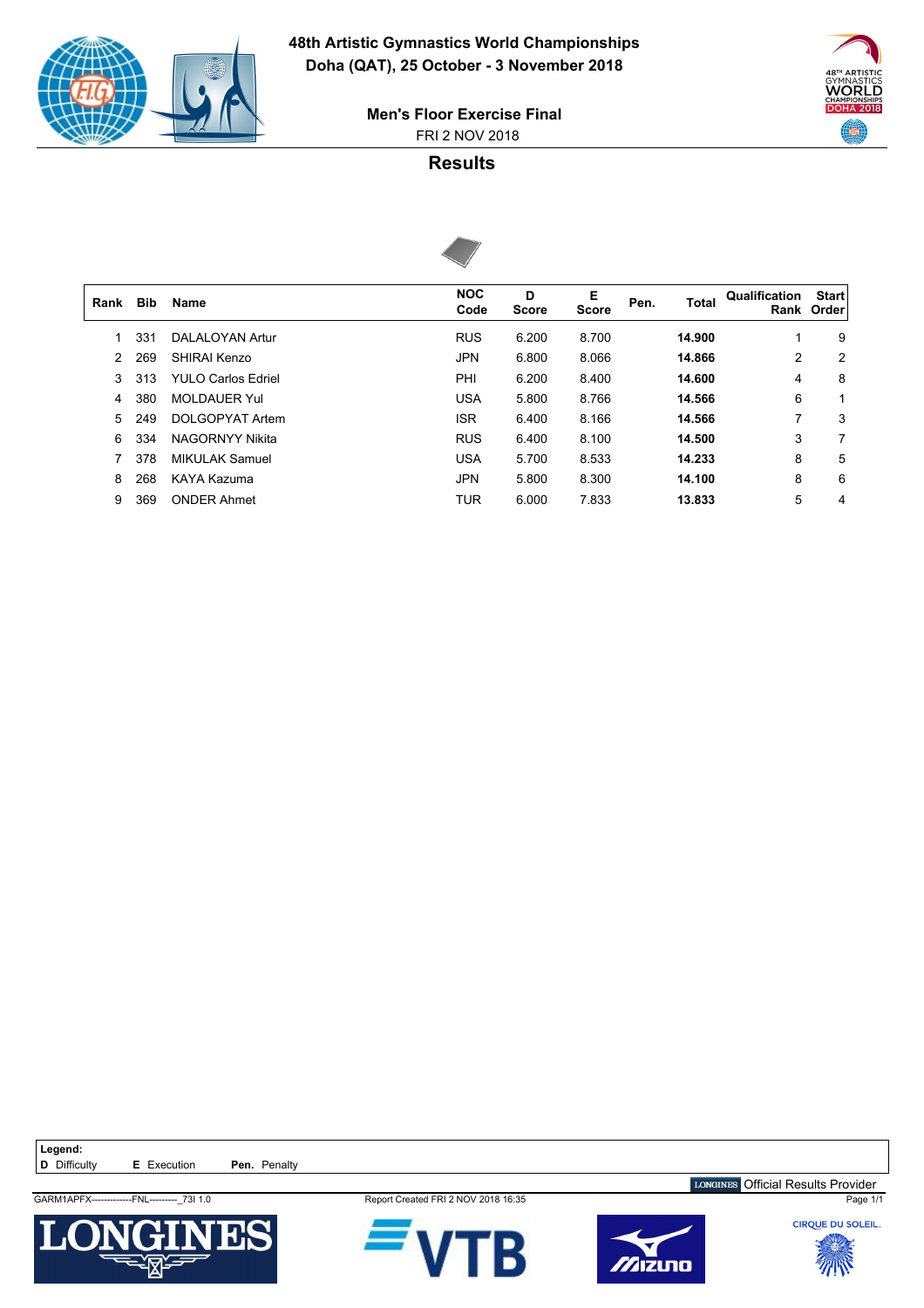

 $\sqrt{2}$ 



 FRI 2 NOV 2018 **Men's Pommel Horse Final**

## **Results**



| Rank | Bib | <b>Name</b>             | <b>NOC</b><br>Code | D<br><b>Score</b> | Е<br><b>Score</b> | Pen. | <b>Total</b> | Qualification | <b>Start</b><br>Rank Order |
|------|-----|-------------------------|--------------------|-------------------|-------------------|------|--------------|---------------|----------------------------|
|      | 157 | <b>XIAO Ruoteng</b>     | <b>CHN</b>         | 6.600             | 8.566             |      | 15.166       | 2             | 4                          |
| 2    | 209 | <b>WHITLOCK Max</b>     | <b>GBR</b>         | 6.800             | 8.366             |      | 15.166       | 1             | 8                          |
| 3    | 359 | LEE Chih Kai            | <b>TPE</b>         | 6.300             | 8.666             |      | 14.966       | 8             | 6                          |
| 4    | 378 | <b>MIKULAK Samuel</b>   | <b>USA</b>         | 5.800             | 8.533             |      | 14.333       | 5             | 5                          |
| 5    | 277 | <b>KURBANOV Nariman</b> | <b>KAZ</b>         | 6.200             | 7.200             |      | 13.400       | 3             | 1                          |
| 6    | 334 | <b>NAGORNYY Nikita</b>  | <b>RUS</b>         | 5.900             | 6.633             |      | 12.533       | 6             | $\overline{7}$             |
|      | 330 | <b>BELYAVSKIY David</b> | <b>RUS</b>         | 4.800             | 7.033             |      | 11.833       | 7             | 3                          |
| 8    | 204 | <b>TOMMASONE Cyril</b>  | <b>FRA</b>         | 5.800             | 5.700             |      | 11.500       | 4             | 2                          |
|      |     |                         |                    |                   |                   |      |              |               |                            |

Legend:<br>**D** Difficulty **E** Execution **Pen.** Penalty







GARM1APPH-------------FNL---------\_73I 1.0 Report Created FRI 2 NOV 2018 18:06 Page 1/1 LONGINES Official Results Provider

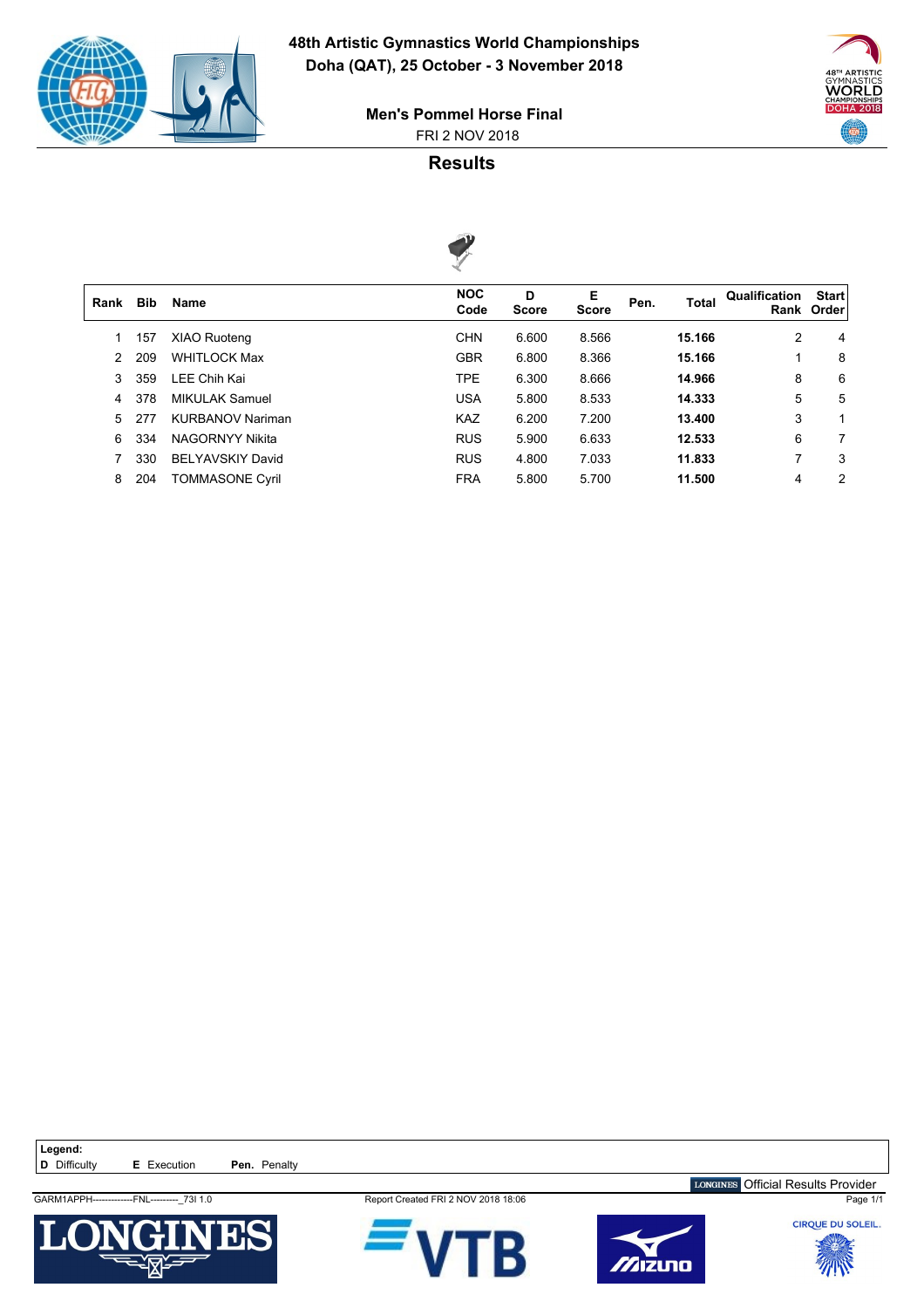

 $\begin{bmatrix} \phantom{-} \end{bmatrix}$ 



 FRI 2 NOV 2018 **Men's Rings Final**

# **Results**



| Rank | <b>Bib</b> | <b>Name</b>            | <b>NOC</b><br>Code | D<br><b>Score</b> | Е<br><b>Score</b> | Pen. | Total  | Qualification | <b>Start</b><br>Rank Order |
|------|------------|------------------------|--------------------|-------------------|-------------------|------|--------|---------------|----------------------------|
|      | 226        | PETROUNIAS Eleftherios | <b>GRE</b>         | 6.300             | 9.066             |      | 15.366 | 1             | 1                          |
| 2    | 145        | <b>ZANETTI Arthur</b>  | <b>BRA</b>         | 6.200             | 8.900             |      | 15.100 | 2             | 8                          |
| 3    | 257        | LODADIO Marco          | <b>ITA</b>         | 6.300             | 8.600             |      | 14.900 | 6             | 7                          |
| 4    | 111        | <b>TOVMASYAN Artur</b> | <b>ARM</b>         | 6.100             | 8.666             |      | 14.766 | 3             | 3                          |
| 5.   | 334        | NAGORNYY Nikita        | <b>RUS</b>         | 6.000             | 8.733             |      | 14.733 | 7             | 6                          |
| 6    | 108        | DAVTYAN Vahagn         | <b>ARM</b>         | 6.100             | 8.633             |      | 14.733 | 5             | 4                          |
|      | 127        | <b>SIMONOV Nikita</b>  | <b>AZE</b>         | 6.000             | 8.266             |      | 14.266 | 7             | 5                          |
| 8    | 374        | RADIVILOV Igor         | <b>UKR</b>         | 6.300             | 7.833             |      | 14.133 | 4             | 2                          |
|      |            |                        |                    |                   |                   |      |        |               |                            |

Legend:<br>**D** Difficulty **E** Execution **Pen.** Penalty

GARM1APSR-------------FNL---------\_73I 1.0 Report Created FRI 2 NOV 2018 19:13 Page 1/1







LONGINES Official Results Provider

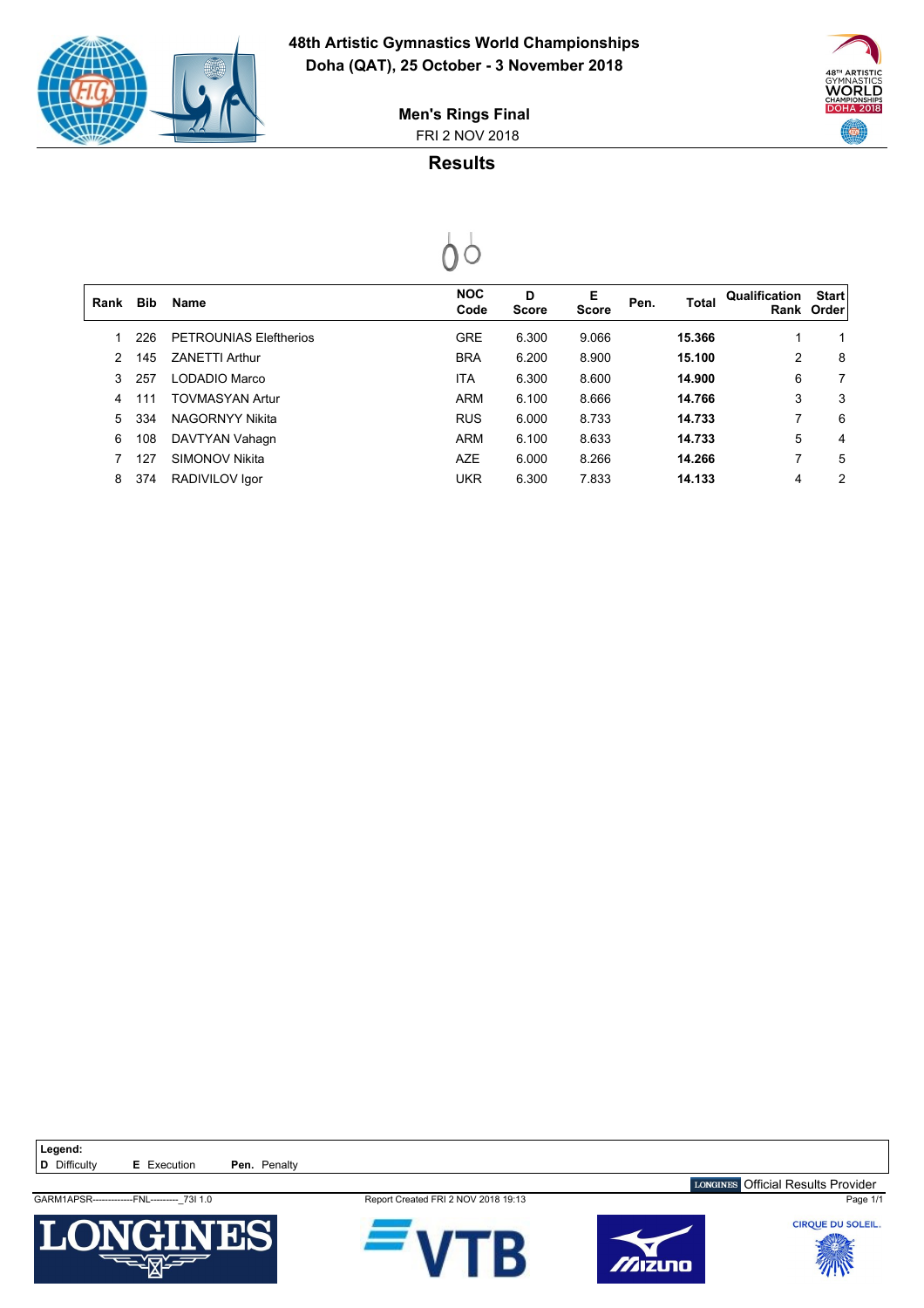

**WORLD DOHA 2018** 400

 FRI 2 NOV 2018 **Women's Vault Final**

### **Results**



|      |            |                       | $\sim$             |                |                   |                   |        |                       |        |                            |                            |
|------|------------|-----------------------|--------------------|----------------|-------------------|-------------------|--------|-----------------------|--------|----------------------------|----------------------------|
| Rank | <b>Bib</b> | Name                  | <b>NOC</b><br>Code | Vault          | D<br><b>Score</b> | Е<br><b>Score</b> | Pen.   | Vault<br><b>Score</b> |        | <b>Total Qualification</b> | <b>Start</b><br>Rank Order |
| 1    | 756        | <b>BILES Simone</b>   | <b>USA</b>         | 1              | 6.000             | 9.266             |        | 15.266                | 15.366 | 1                          | 3                          |
|      |            |                       |                    | 2              | 5.800             | 9.666             |        | 15.466                |        |                            |                            |
| 2    | 541        | <b>OLSEN Shallon</b>  | <b>CAN</b>         | 1              | 6.000             | 8.600             |        | 14.600                | 14.516 | 2                          | 7                          |
|      |            |                       |                    | 2              | 5.400             | 9.033             |        | 14.433                |        |                            |                            |
| 3    | 670        | <b>MORENO Alexa</b>   | <b>MEX</b>         | 1              | 5.800             | 8.800             |        | 14.600                | 14.508 | 4                          | 4                          |
|      |            |                       |                    | 2              | 5.600             | 8.916             | $-0.1$ | 14.416                |        |                            |                            |
| 4    | 762        | CHUSOVITINA Oksana    | <b>UZB</b>         | 1              | 5.800             | 8.600             |        | 14.400                | 14.300 | 5                          | 8                          |
|      |            |                       |                    | 2              | 5.200             | 9.000             |        | 14.200                |        |                            |                            |
| 5    | 657        | YEO Seojeong          | <b>KOR</b>         | 1              | 5.800             | 8.833             | $-0.1$ | 14.533                | 14.233 | 3                          | 5                          |
|      |            |                       |                    | 2              | 5.400             | 8.533             |        | 13.933                |        |                            |                            |
| 6    | 549        | LIU Jinru             | <b>CHN</b>         | 1.             | 5.600             | 8.600             | $-0.1$ | 14.100                | 14.150 | 8                          | 6                          |
|      |            |                       |                    | 2              | 5.800             | 8.400             |        | 14.200                |        |                            |                            |
| 7    | 538        | <b>BLACK Elsabeth</b> | <b>CAN</b>         | 1              | 5.400             | 8.600             |        | 14.000                | 14.116 | 7                          | $\overline{2}$             |
|      |            |                       |                    | 2              | 5.200             | 9.033             |        | 14.233                |        |                            |                            |
| 8    | 699        | PYON Rye Yong         | <b>PRK</b>         | 1.             | 5.800             | 7.566             | $-0.3$ | 13.066                | 13.616 | 6                          |                            |
|      |            |                       |                    | $\overline{2}$ | 5.800             | 8.366             |        | 14.166                |        |                            |                            |

Legend:<br>**D** Difficulty **E** Execution **Pen.** Penalty GARW1APVT-------------FNL---------\_73J 1.0 Report Created FRI 2 NOV 2018 17:15 Page 1/1







LONGINES Official Results Provider